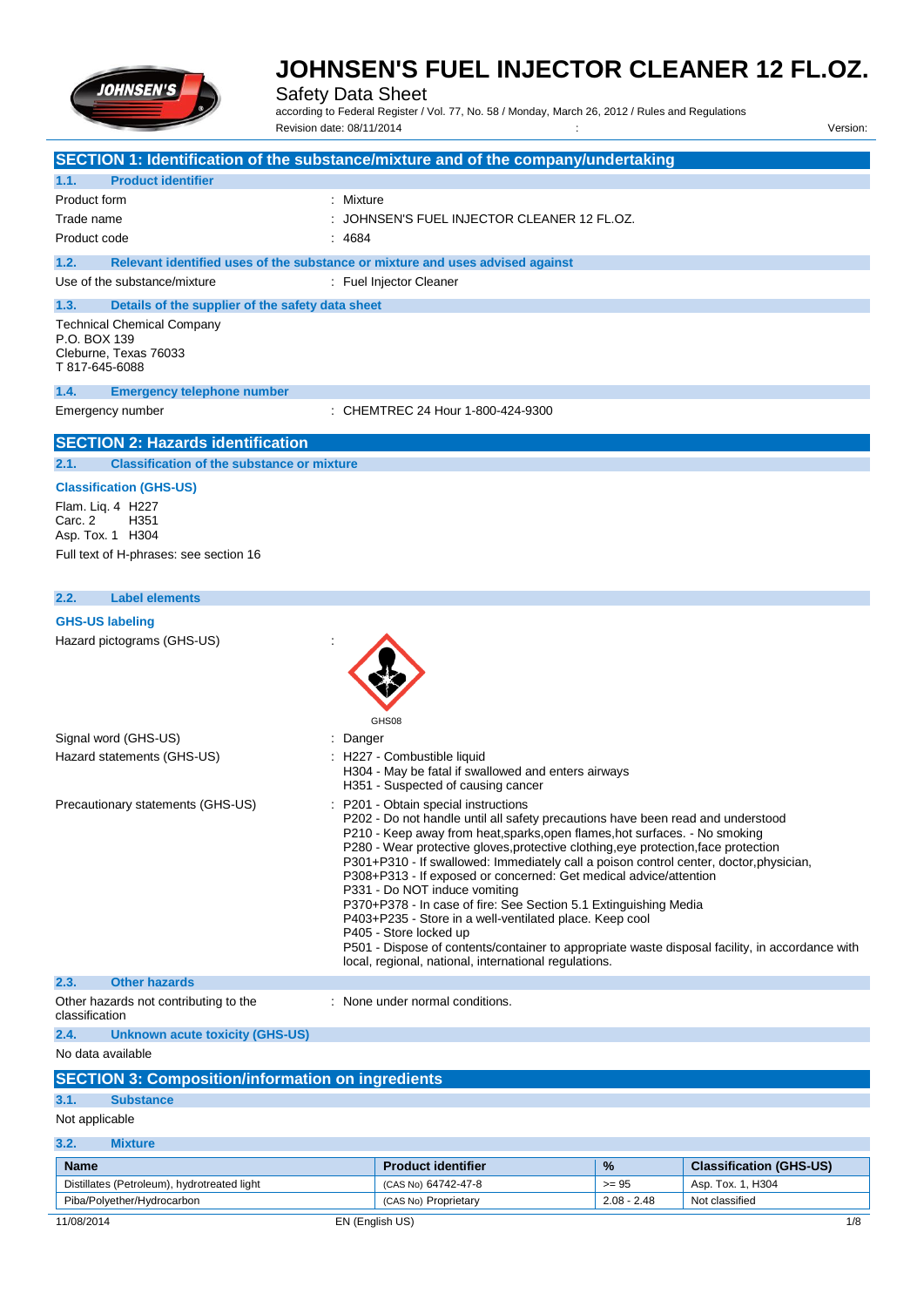### Safety Data Sheet

according to Federal Register / Vol. 77, No. 58 / Monday, March 26, 2012 / Rules and Regulations

| Name                                                                                                    | <b>Product identifier</b>                                                                                                                                          | %   | <b>Classification (GHS-US)</b>           |
|---------------------------------------------------------------------------------------------------------|--------------------------------------------------------------------------------------------------------------------------------------------------------------------|-----|------------------------------------------|
| paraffins (petroleum), normal C5-20                                                                     | (CAS No) 64771-72-8                                                                                                                                                | < 1 | Not classified                           |
| xylene, mixture of isomers                                                                              | (CAS No) 1330-20-7                                                                                                                                                 | < 1 | Flam. Lig. 3, H226                       |
| distillates, hydrotreated light                                                                         | (CAS No) 64742-47-8                                                                                                                                                | < 1 | Skin Irrit. 2, H315<br>Asp. Tox. 1, H304 |
|                                                                                                         |                                                                                                                                                                    |     |                                          |
| <b>SECTION 4: First aid measures</b>                                                                    |                                                                                                                                                                    |     |                                          |
| 4.1.<br><b>Description of first aid measures</b>                                                        |                                                                                                                                                                    |     |                                          |
| First-aid measures general                                                                              | : Never give anything by mouth to an unconscious person. If you feel unwell, seek medical advice                                                                   |     |                                          |
|                                                                                                         | (show the label where possible). Suspected of causing cancer.                                                                                                      |     |                                          |
| First-aid measures after inhalation                                                                     | Assure fresh air breathing. Allow the victim to rest.                                                                                                              |     |                                          |
| First-aid measures after skin contact                                                                   | Remove affected clothing and wash all exposed skin area with mild soap and water, followed by<br>warm water rinse.                                                 |     |                                          |
| First-aid measures after eye contact                                                                    | Rinse immediately with plenty of water. Obtain medical attention if pain, blinking or redness<br>persist.                                                          |     |                                          |
| First-aid measures after ingestion                                                                      | Rinse mouth. Do NOT induce vomiting. Immediately call a POISON CENTER or<br>doctor/physician.                                                                      |     |                                          |
| 4.2.<br>Most important symptoms and effects, both acute and delayed                                     |                                                                                                                                                                    |     |                                          |
| Symptoms/injuries after ingestion                                                                       | : May be fatal if swallowed and enters airways.                                                                                                                    |     |                                          |
| Indication of any immediate medical attention and special treatment needed<br>4.3.                      |                                                                                                                                                                    |     |                                          |
| No additional information available                                                                     |                                                                                                                                                                    |     |                                          |
|                                                                                                         |                                                                                                                                                                    |     |                                          |
| <b>SECTION 5: Firefighting measures</b>                                                                 |                                                                                                                                                                    |     |                                          |
| <b>Extinguishing media</b><br>5.1.                                                                      |                                                                                                                                                                    |     |                                          |
| Suitable extinguishing media                                                                            | : Foam. Dry powder. Carbon dioxide. Water spray. Sand.                                                                                                             |     |                                          |
| Unsuitable extinguishing media                                                                          | : Do not use a heavy water stream.                                                                                                                                 |     |                                          |
| 5.2.<br>Special hazards arising from the substance or mixture                                           |                                                                                                                                                                    |     |                                          |
| Fire hazard                                                                                             | Combustible liquid.                                                                                                                                                |     |                                          |
| <b>Explosion hazard</b>                                                                                 | May form flammable/explosive vapor-air mixture.                                                                                                                    |     |                                          |
|                                                                                                         |                                                                                                                                                                    |     |                                          |
| 5.3.<br><b>Advice for firefighters</b>                                                                  |                                                                                                                                                                    |     |                                          |
| Firefighting instructions                                                                               | Use water spray or fog for cooling exposed containers. Exercise caution when fighting any<br>chemical fire. Prevent fire-fighting water from entering environment. |     |                                          |
| Protection during firefighting                                                                          | : Do not enter fire area without proper protective equipment, including respiratory protection.                                                                    |     |                                          |
| <b>SECTION 6: Accidental release measures</b>                                                           |                                                                                                                                                                    |     |                                          |
| Personal precautions, protective equipment and emergency procedures<br>6.1.                             |                                                                                                                                                                    |     |                                          |
| General measures                                                                                        | Remove ignition sources. Use special care to avoid static electric charges. No naked lights. No<br>smoking.                                                        |     |                                          |
| 6.1.1.<br>For non-emergency personnel                                                                   |                                                                                                                                                                    |     |                                          |
| Protective equipment                                                                                    | Gloves. Safety glasses.                                                                                                                                            |     |                                          |
| <b>Emergency procedures</b>                                                                             | Evacuate unnecessary personnel.                                                                                                                                    |     |                                          |
|                                                                                                         |                                                                                                                                                                    |     |                                          |
| 6.1.2.<br>For emergency responders                                                                      |                                                                                                                                                                    |     |                                          |
| Protective equipment                                                                                    | Equip cleanup crew with proper protection.                                                                                                                         |     |                                          |
| <b>Emergency procedures</b>                                                                             | Ventilate area.                                                                                                                                                    |     |                                          |
| 6.2.<br><b>Environmental precautions</b>                                                                |                                                                                                                                                                    |     |                                          |
| Prevent entry to sewers and public waters. Notify authorities if liquid enters sewers or public waters. |                                                                                                                                                                    |     |                                          |
| 6.3.<br>Methods and material for containment and cleaning up                                            |                                                                                                                                                                    |     |                                          |
| For containment                                                                                         | Dam up the liquid spill.                                                                                                                                           |     |                                          |
|                                                                                                         | Soak up spills with inert solids, such as clay or diatomaceous earth as soon as possible. Collect                                                                  |     |                                          |
| Methods for cleaning up                                                                                 | spillage. Store away from other materials.                                                                                                                         |     |                                          |
| 6.4.<br><b>Reference to other sections</b>                                                              |                                                                                                                                                                    |     |                                          |
| See Heading 8. Exposure controls and personal protection.                                               |                                                                                                                                                                    |     |                                          |
| <b>SECTION 7: Handling and storage</b>                                                                  |                                                                                                                                                                    |     |                                          |
| <b>Precautions for safe handling</b><br>7.1.                                                            |                                                                                                                                                                    |     |                                          |
| Additional hazards when processed                                                                       | Handle empty containers with care because residual vapors are flammable. Keep away from<br>heat, sparks, open flames, hot surfaces. - No smoking.                  |     |                                          |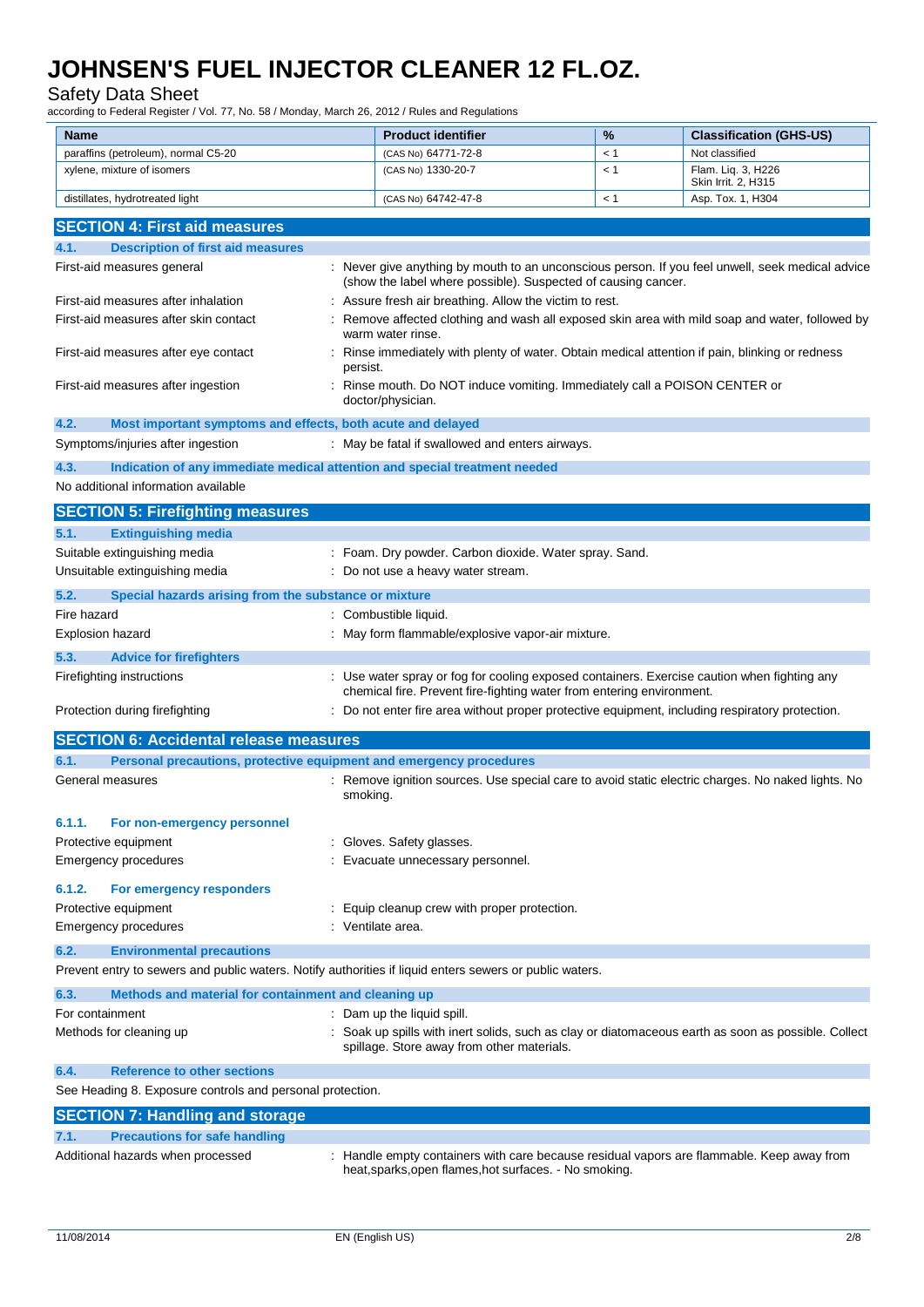Safety Data Sheet

according to Federal Register / Vol. 77, No. 58 / Monday, March 26, 2012 / Rules and Regulations

|      | Precautions for safe handling                                | : Wash hands and other exposed areas with mild soap and water before eating, drinking or<br>smoking and when leaving work. Provide good ventilation in process area to prevent formation of<br>vapor. No naked lights. No smoking. Obtain special instructions . Do not handle until all safety<br>precautions have been read and understood. |
|------|--------------------------------------------------------------|-----------------------------------------------------------------------------------------------------------------------------------------------------------------------------------------------------------------------------------------------------------------------------------------------------------------------------------------------|
|      | Hygiene measures                                             | : Wash hands and other exposed areas with mild soap and water before eating, drinking or<br>smoking and when leaving work.                                                                                                                                                                                                                    |
| 7.2. | Conditions for safe storage, including any incompatibilities |                                                                                                                                                                                                                                                                                                                                               |
|      | Technical measures                                           | : Proper grounding procedures to avoid static electricity should be followed.                                                                                                                                                                                                                                                                 |
|      | Storage conditions                                           | : Keep only in the original container in a cool, well ventilated place away from : Keep container<br>closed when not in use. Keep in fireproof place.                                                                                                                                                                                         |
|      | Incompatible products                                        | : Strong bases. Strong acids.                                                                                                                                                                                                                                                                                                                 |
|      | Incompatible materials                                       | : Sources of ignition. Direct sunlight. Heat sources.                                                                                                                                                                                                                                                                                         |
| 7.3. | Specific end use(s)                                          |                                                                                                                                                                                                                                                                                                                                               |

### Follow Label Directions.

### **SECTION 8: Exposure controls/personal protection**

**8.1. Control parameters**

| ethylbenzene (100-41-4) |                                      |                         |
|-------------------------|--------------------------------------|-------------------------|
| <b>USA ACGIH</b>        | ACGIH TWA (ppm)                      | $100$ ppm               |
| <b>USA ACGIH</b>        | ACGIH STEL (ppm)                     | $125$ ppm               |
| <b>USA OSHA</b>         | OSHA PEL (TWA) (mg/m <sup>3</sup> )  | $435$ mg/m <sup>3</sup> |
| <b>USA OSHA</b>         | OSHA PEL (TWA) (ppm)                 | 100                     |
| <b>USA OSHA</b>         | OSHA PEL (STEL) (mg/m <sup>3</sup> ) | 545 mg/m $3$            |
| <b>USA OSHA</b>         | OSHA PEL (STEL) (ppm)                | $125$ ppm               |

| Distillates (Petroleum), hydrotreated light (64742-47-8) |                 |                 |
|----------------------------------------------------------|-----------------|-----------------|
| USA ACGIH                                                | ACGIH TWA (ppm) | 200 ppm 8 Hours |

| xylene, mixture of isomers (1330-20-7) |                  |           |
|----------------------------------------|------------------|-----------|
| USA ACGIH                              | ACGIH TWA (ppm)  | $100$ ppm |
| 'USA ACGIH                             | ACGIH STEL (ppm) | $100$ ppm |

### **8.2. Exposure controls**

- 
- Appropriate engineering controls : Local exhaust venilation, vent hoods.
- Personal protective equipment : Avoid all unnecessary exposure. Gloves. Safety glasses.

|--|--|--|--|--|

Hand protection **in the contract of the contract of the Hand protective gloves.** Wear protective gloves. Eye protection  $\blacksquare$ Skin and body protection : Wear suitable protective clothing. Respiratory protection **in the control of the CO** is a Wear respiratory protection. Other information **COLO 2018** 2018 : Do not eat, drink or smoke during use.

| <b>SECTION 9: Physical and chemical properties</b>            |                                    |     |
|---------------------------------------------------------------|------------------------------------|-----|
| Information on basic physical and chemical properties<br>9.1. |                                    |     |
| Physical state                                                | $:$ Liquid                         |     |
| Appearance                                                    | : Colorless to pale yellow liquid. |     |
| Color                                                         | : Colourless to light yellow.      |     |
| Odor                                                          | : Petroleum-like odour.            |     |
| Odor threshold                                                | : No data available                |     |
| рH                                                            | : No data available                |     |
| Relative evaporation rate (butyl acetate=1)                   | : No data available                |     |
| Melting point                                                 | : No data available                |     |
| Freezing point                                                | : No data available                |     |
| Boiling point                                                 | : 187 - 264 °C Lowest Component    |     |
| Flash point                                                   | $: 86 °C$ Closed Cup               |     |
| 11/08/2014                                                    | EN (English US)                    | 3/8 |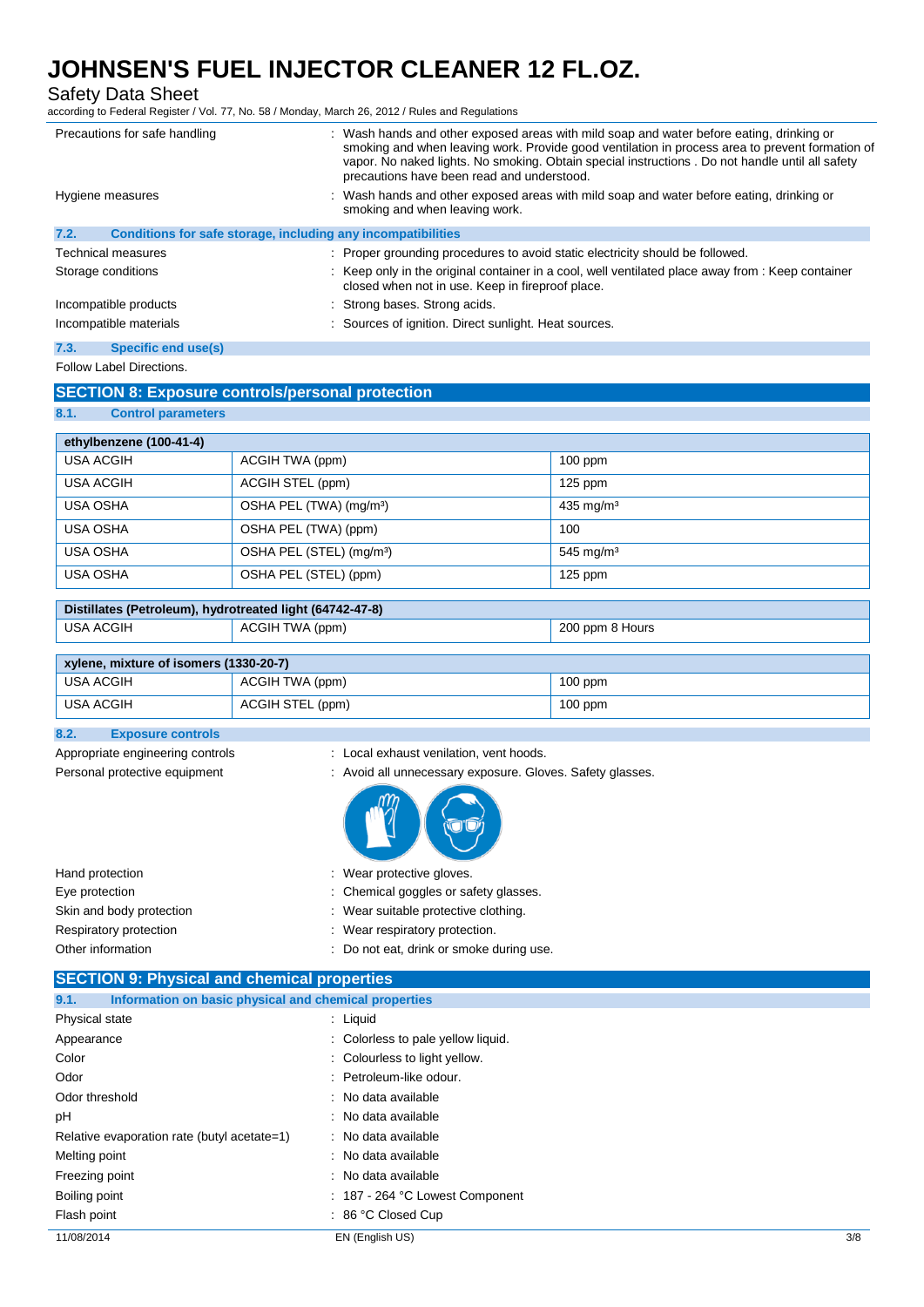### Safety Data Sheet

according to Federal Register / Vol. 77, No. 58 / Monday, March 26, 2012 / Rules and Regulations

|                         | according to Federal Register / Vol. 77, No. 58 / Monday, March 26, 2012 / Rules and Regulations |                                                                                             |
|-------------------------|--------------------------------------------------------------------------------------------------|---------------------------------------------------------------------------------------------|
|                         | Auto-ignition temperature                                                                        | : No data available                                                                         |
|                         | Decomposition temperature                                                                        | No data available                                                                           |
|                         | Flammability (solid, gas)                                                                        | No data available                                                                           |
| Vapor pressure          |                                                                                                  | No data available                                                                           |
|                         | Relative vapor density at 20 °C                                                                  | No data available                                                                           |
| Relative density        |                                                                                                  | 0.803 @ 60 F                                                                                |
| Solubility              |                                                                                                  | Poorly soluble in water.                                                                    |
| Log Pow                 |                                                                                                  | No data available                                                                           |
| Log Kow                 |                                                                                                  | No data available                                                                           |
|                         | Viscosity, kinematic                                                                             | 1.7 cSt @ 40C                                                                               |
|                         | Viscosity, dynamic                                                                               | No data available                                                                           |
|                         | <b>Explosive properties</b>                                                                      | No data available                                                                           |
|                         | Oxidizing properties                                                                             | No data available                                                                           |
| <b>Explosive limits</b> |                                                                                                  | No data available                                                                           |
| 9.2.                    | <b>Other information</b>                                                                         |                                                                                             |
| VOC content             |                                                                                                  | $: 1.7 \%$                                                                                  |
|                         | <b>SECTION 10: Stability and reactivity</b>                                                      |                                                                                             |
| 10.1.                   | <b>Reactivity</b>                                                                                |                                                                                             |
|                         | No additional information available                                                              |                                                                                             |
| 10.2.                   | <b>Chemical stability</b>                                                                        |                                                                                             |
|                         | Combustible liquid. May form flammable/explosive vapor-air mixture.                              |                                                                                             |
| 10.3.                   | <b>Possibility of hazardous reactions</b>                                                        |                                                                                             |
| Not established.        |                                                                                                  |                                                                                             |
| 10.4.                   | <b>Conditions to avoid</b>                                                                       |                                                                                             |
|                         |                                                                                                  | Direct sunlight. Extremely high or low temperatures. Open flame. Overheating. Heat. Sparks. |
| 10.5.                   | <b>Incompatible materials</b>                                                                    |                                                                                             |
|                         | Strong acids. Strong bases.                                                                      |                                                                                             |
| 10.6.                   | <b>Hazardous decomposition products</b>                                                          |                                                                                             |

Toxic fume. . Carbon monoxide. Carbon dioxide. May release flammable gases.

### **SECTION 11: Toxicological information**

**11.1. Information on toxicological effects**

Acute toxicity **in the case of the CALIC CONTEX Not classified** 

| ethylbenzene (100-41-4)                                  |                                                                                                                                                                                                                                               |
|----------------------------------------------------------|-----------------------------------------------------------------------------------------------------------------------------------------------------------------------------------------------------------------------------------------------|
| LD50 oral rat                                            | 3500 mg/kg (Rat; Other; Experimental value)                                                                                                                                                                                                   |
| LD50 dermal rabbit                                       | 15415 mg/kg (Rabbit; Literature study; Other; 15432 mg/kg; Rabbit; Experimental value)                                                                                                                                                        |
| LC50 inhalation rat (mg/l)                               | 17.8 mg/l/4h (Rat; Literature study)                                                                                                                                                                                                          |
| LC50 inhalation rat (ppm)                                | 4000 ppm/4h (Rat; Literature study)                                                                                                                                                                                                           |
| paraffins (petroleum), normal C5-20 (64771-72-8)         |                                                                                                                                                                                                                                               |
| LD50 oral rat                                            | $>$ 5000 mg/kg (Rat)                                                                                                                                                                                                                          |
| LD50 dermal rabbit                                       | > 2000 mg/kg (Rabbit)                                                                                                                                                                                                                         |
| Distillates (Petroleum), hydrotreated light (64742-47-8) |                                                                                                                                                                                                                                               |
| LD50 oral rat                                            | > 5000 mg/kg body weight                                                                                                                                                                                                                      |
| LD50 dermal rabbit                                       | > 2000 mg/kg                                                                                                                                                                                                                                  |
| LC50 inhalation rat (mg/l)                               | > 5.28 mg/l/4h Based on lack of mortality and systemic effects                                                                                                                                                                                |
| xylene, mixture of isomers (1330-20-7)                   |                                                                                                                                                                                                                                               |
| LD50 oral rat                                            | 3523 - 8600 mg/kg (Rat; OECD 401: Acute Oral Toxicity; Literature study; 3523 mg/kg<br>bodyweight; Rat; OECD 401: Acute Oral Toxicity; Experimental value; >4000 mg/kg<br>bodyweight; Rat; OECD 401: Acute Oral Toxicity; Experimental value) |
| LD50 dermal rabbit                                       | > 4200.000000 mg/kg (Rabbit; Experimental value, Rabbit; Experimental value)                                                                                                                                                                  |
| LC50 inhalation rat (mg/l)                               | 29 mg/l/4h (Rat; Experimental value; 27.57 mg/l/4h; Rat; Experimental value)                                                                                                                                                                  |
| Skin corrosion/irritation                                | : Not classified                                                                                                                                                                                                                              |
| Serious eye damage/irritation                            | : Not classified                                                                                                                                                                                                                              |
| Respiratory or skin sensitization                        | : Not classified                                                                                                                                                                                                                              |
| 11/08/2014                                               | EN (English US)<br>4/8                                                                                                                                                                                                                        |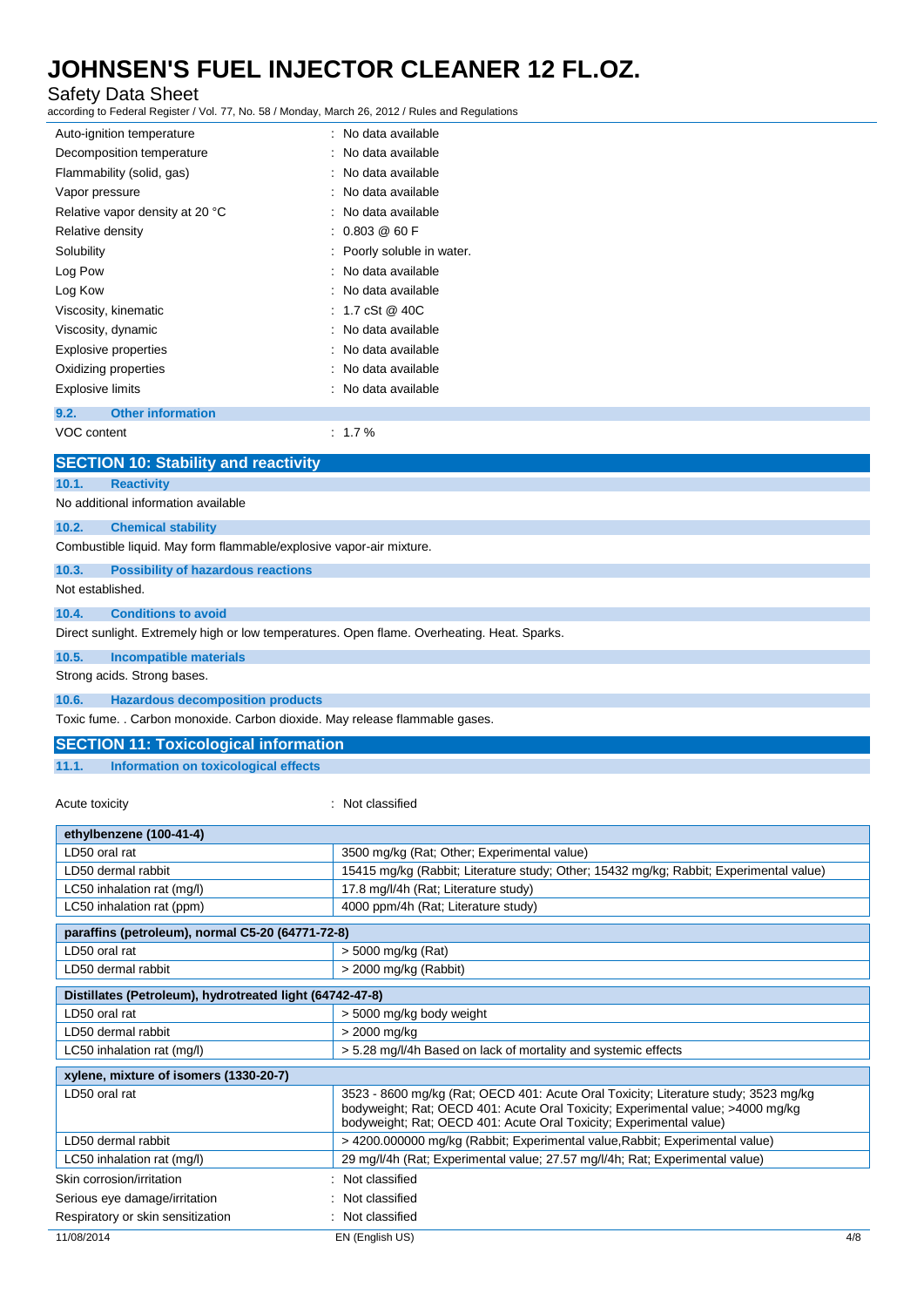### Safety Data Sheet

according to Federal Register / Vol. 77, No. 58 / Monday, March 26, 2012 / Rules and Regulations

| Germ cell mutagenicity                                 | : Not classified Based on available data, the classification criteria are not met                                 |
|--------------------------------------------------------|-------------------------------------------------------------------------------------------------------------------|
| Carcinogenicity                                        | : Suspected of causing cancer.                                                                                    |
| ethylbenzene (100-41-4)                                |                                                                                                                   |
| IARC group                                             | 2B                                                                                                                |
| xylene, mixture of isomers (1330-20-7)                 |                                                                                                                   |
| IARC group                                             | 3                                                                                                                 |
| Reproductive toxicity                                  | : Not classifiedBased on available data, the classification criteria are not met                                  |
| Specific target organ toxicity (single exposure)       | : Not classified                                                                                                  |
| Specific target organ toxicity (repeated<br>exposure)  | : Not classified Based on available data, the classification criteria are not met                                 |
| Aspiration hazard                                      | May be fatal if swallowed and enters airways. Based on available data, the classification criteria<br>are not met |
| Potential Adverse human health effects and<br>symptoms | : Based on available data, the classification criteria are not met.                                               |
| Symptoms/injuries after ingestion                      | : May be fatal if swallowed and enters airways.                                                                   |

### **SECTION 12: Ecological information**

### **12.1. Toxicity**

| ethylbenzene (100-41-4)<br>LC50 fish 1<br>9.09 mg/l (96 h; Pimephales promelas)<br>EC50 Daphnia 1<br>77 mg/l (24 h; Daphnia magna)<br>48 mg/l (72 h; Scenedesmus subspicatus)<br>EC50 other aquatic organisms 1<br>LC50 fish 2<br>4.2 mg/l 96 h; Salmo gairdneri (Oncorhynchus mykiss)<br>75 mg/l (48 h; Daphnia magna)<br>EC50 Daphnia 2<br>29 ppm (96 h; Lepomis macrochirus; Hard water)<br>TLM fish 1<br>TLM fish 2<br>42.3 mg/l (96 h; Pimephales promelas)<br>10 - 100,96 h<br>TLM other aquatic organisms 1<br>> 160 mg/l (192 h; Scenedesmus quadricauda; Toxicity test)<br>Threshold limit algae 1<br>Threshold limit algae 2<br>33 mg/l (192 h; Microcystis aeruginosa; Toxicity test)<br>xylene, mixture of isomers (1330-20-7) |
|--------------------------------------------------------------------------------------------------------------------------------------------------------------------------------------------------------------------------------------------------------------------------------------------------------------------------------------------------------------------------------------------------------------------------------------------------------------------------------------------------------------------------------------------------------------------------------------------------------------------------------------------------------------------------------------------------------------------------------------------|
|                                                                                                                                                                                                                                                                                                                                                                                                                                                                                                                                                                                                                                                                                                                                            |
|                                                                                                                                                                                                                                                                                                                                                                                                                                                                                                                                                                                                                                                                                                                                            |
|                                                                                                                                                                                                                                                                                                                                                                                                                                                                                                                                                                                                                                                                                                                                            |
|                                                                                                                                                                                                                                                                                                                                                                                                                                                                                                                                                                                                                                                                                                                                            |
|                                                                                                                                                                                                                                                                                                                                                                                                                                                                                                                                                                                                                                                                                                                                            |
|                                                                                                                                                                                                                                                                                                                                                                                                                                                                                                                                                                                                                                                                                                                                            |
|                                                                                                                                                                                                                                                                                                                                                                                                                                                                                                                                                                                                                                                                                                                                            |
|                                                                                                                                                                                                                                                                                                                                                                                                                                                                                                                                                                                                                                                                                                                                            |
|                                                                                                                                                                                                                                                                                                                                                                                                                                                                                                                                                                                                                                                                                                                                            |
|                                                                                                                                                                                                                                                                                                                                                                                                                                                                                                                                                                                                                                                                                                                                            |
|                                                                                                                                                                                                                                                                                                                                                                                                                                                                                                                                                                                                                                                                                                                                            |
|                                                                                                                                                                                                                                                                                                                                                                                                                                                                                                                                                                                                                                                                                                                                            |
| LC50 fish 1<br>13.5 mg/l (96 h; Lepomis macrochirus; Lethal)                                                                                                                                                                                                                                                                                                                                                                                                                                                                                                                                                                                                                                                                               |
| EC50 Daphnia 1<br>150 mg/l (24 h; Daphnia magna)                                                                                                                                                                                                                                                                                                                                                                                                                                                                                                                                                                                                                                                                                           |
| LC50 fish 2<br>3.77 mg/l 96 h; Salmo gairdneri (Oncorhynchus mykiss)                                                                                                                                                                                                                                                                                                                                                                                                                                                                                                                                                                                                                                                                       |
| EC50 Daphnia 2<br>7.4 mg/l (48 h; Daphnia magna)                                                                                                                                                                                                                                                                                                                                                                                                                                                                                                                                                                                                                                                                                           |
| 72 mg/l (336 h; Selenastrum capricornutum; Growth)<br>Threshold limit algae 1                                                                                                                                                                                                                                                                                                                                                                                                                                                                                                                                                                                                                                                              |
| Threshold limit algae 2<br>10 mg/l (72 h; Skeletonema costatum)                                                                                                                                                                                                                                                                                                                                                                                                                                                                                                                                                                                                                                                                            |
| <b>Persistence and degradability</b><br>12.2.                                                                                                                                                                                                                                                                                                                                                                                                                                                                                                                                                                                                                                                                                              |
| JOHNSEN'S FUEL INJECTOR CLEANER 12 FL.OZ.                                                                                                                                                                                                                                                                                                                                                                                                                                                                                                                                                                                                                                                                                                  |
| Not established.<br>Persistence and degradability                                                                                                                                                                                                                                                                                                                                                                                                                                                                                                                                                                                                                                                                                          |
| ethylbenzene (100-41-4)                                                                                                                                                                                                                                                                                                                                                                                                                                                                                                                                                                                                                                                                                                                    |
| Persistence and degradability<br>Readily biodegradable in water. Biodegradable in the soil. Low potential for adsorption in soil.                                                                                                                                                                                                                                                                                                                                                                                                                                                                                                                                                                                                          |
| Biochemical oxygen demand (BOD)<br>1.44 g $O2$ /g substance (20d.)                                                                                                                                                                                                                                                                                                                                                                                                                                                                                                                                                                                                                                                                         |
| Chemical oxygen demand (COD)<br>2.1 g $O2$ /g substance                                                                                                                                                                                                                                                                                                                                                                                                                                                                                                                                                                                                                                                                                    |
| 3.17 g $O2$ /g substance<br>ThOD                                                                                                                                                                                                                                                                                                                                                                                                                                                                                                                                                                                                                                                                                                           |
| BOD (% of ThOD)<br>$(20 \text{ day(s)})$ 45.4                                                                                                                                                                                                                                                                                                                                                                                                                                                                                                                                                                                                                                                                                              |
|                                                                                                                                                                                                                                                                                                                                                                                                                                                                                                                                                                                                                                                                                                                                            |
| paraffins (petroleum), normal C5-20 (64771-72-8)                                                                                                                                                                                                                                                                                                                                                                                                                                                                                                                                                                                                                                                                                           |
| Persistence and degradability<br>Readily biodegradable in water.                                                                                                                                                                                                                                                                                                                                                                                                                                                                                                                                                                                                                                                                           |
| Distillates (Petroleum), hydrotreated light (64742-47-8)                                                                                                                                                                                                                                                                                                                                                                                                                                                                                                                                                                                                                                                                                   |
| Persistence and degradability<br>Not established.                                                                                                                                                                                                                                                                                                                                                                                                                                                                                                                                                                                                                                                                                          |
| xylene, mixture of isomers (1330-20-7)                                                                                                                                                                                                                                                                                                                                                                                                                                                                                                                                                                                                                                                                                                     |
| Persistence and degradability<br>Readily biodegradable in water. Biodegradable in the soil. Photolysis in the air.                                                                                                                                                                                                                                                                                                                                                                                                                                                                                                                                                                                                                         |
| 12.3.<br><b>Bioaccumulative potential</b>                                                                                                                                                                                                                                                                                                                                                                                                                                                                                                                                                                                                                                                                                                  |
| JOHNSEN'S FUEL INJECTOR CLEANER 12 FL.OZ.                                                                                                                                                                                                                                                                                                                                                                                                                                                                                                                                                                                                                                                                                                  |
| Bioaccumulative potential<br>Not established.                                                                                                                                                                                                                                                                                                                                                                                                                                                                                                                                                                                                                                                                                              |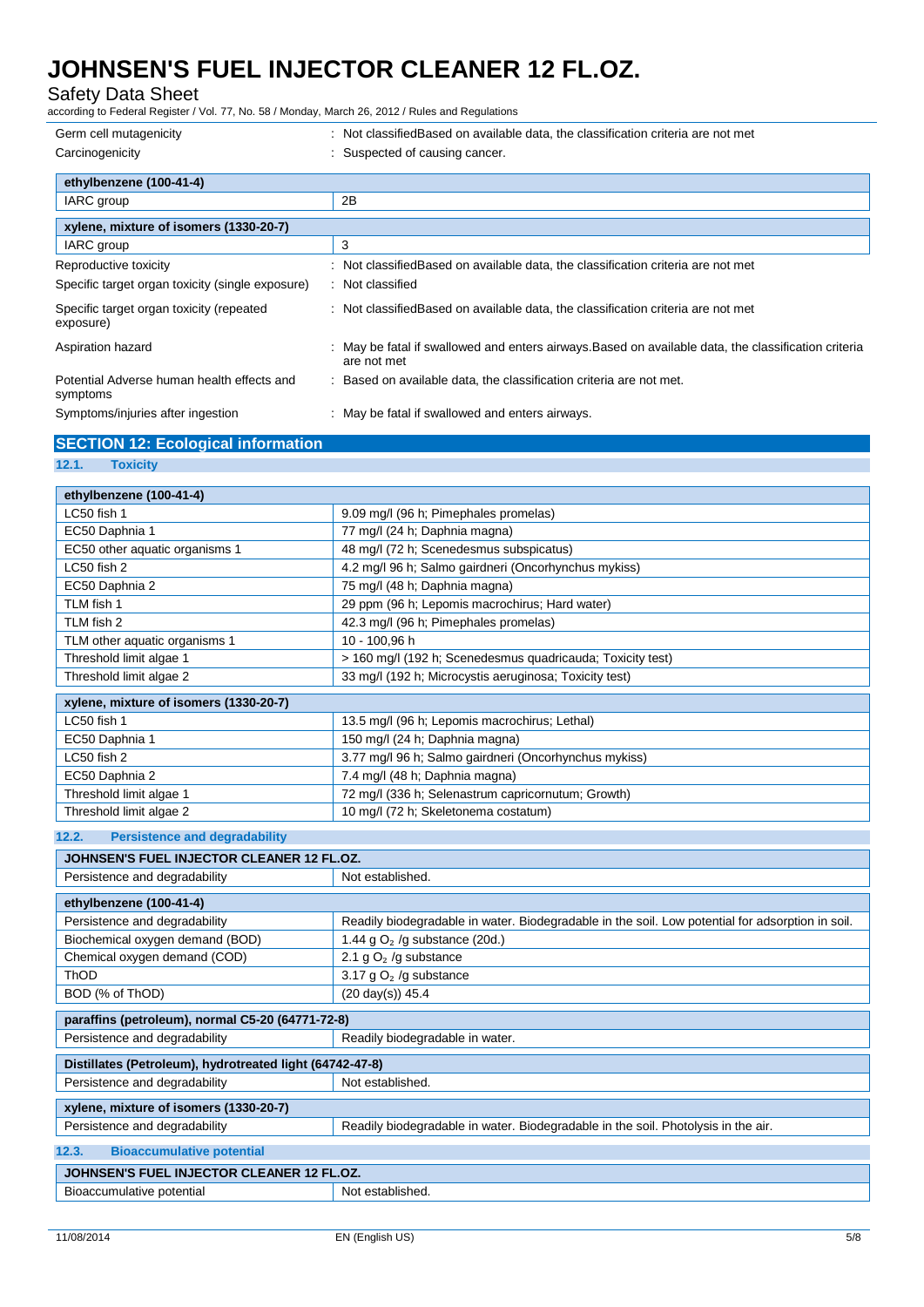### Safety Data Sheet

according to Federal Register / Vol. 77, No. 58 / Monday, March 26, 2012 / Rules and Regulations

| ethylbenzene (100-41-4)                              |                                                                                                                                                                                                                                                                                                                                                                                                                                                                                                                                                                                                                                                                                                                                                                                                                |                                                                                                                                                                                                                              |  |  |
|------------------------------------------------------|----------------------------------------------------------------------------------------------------------------------------------------------------------------------------------------------------------------------------------------------------------------------------------------------------------------------------------------------------------------------------------------------------------------------------------------------------------------------------------------------------------------------------------------------------------------------------------------------------------------------------------------------------------------------------------------------------------------------------------------------------------------------------------------------------------------|------------------------------------------------------------------------------------------------------------------------------------------------------------------------------------------------------------------------------|--|--|
| BCF fish 1                                           |                                                                                                                                                                                                                                                                                                                                                                                                                                                                                                                                                                                                                                                                                                                                                                                                                | 1 (6 weeks; Oncorhynchus kisutch)                                                                                                                                                                                            |  |  |
| BCF fish 2                                           |                                                                                                                                                                                                                                                                                                                                                                                                                                                                                                                                                                                                                                                                                                                                                                                                                | 15 - 79 (Carassius auratus)                                                                                                                                                                                                  |  |  |
| BCF other aquatic organisms 1                        |                                                                                                                                                                                                                                                                                                                                                                                                                                                                                                                                                                                                                                                                                                                                                                                                                | 4.68 (Lamellibranchiata)                                                                                                                                                                                                     |  |  |
| Log Pow                                              |                                                                                                                                                                                                                                                                                                                                                                                                                                                                                                                                                                                                                                                                                                                                                                                                                | 3.15 (Experimental value; 3.6; Experimental value; EU Method A.8; 20 °C)                                                                                                                                                     |  |  |
| Bioaccumulative potential                            |                                                                                                                                                                                                                                                                                                                                                                                                                                                                                                                                                                                                                                                                                                                                                                                                                | Low potential for bioaccumulation (BCF < 500).                                                                                                                                                                               |  |  |
|                                                      | paraffins (petroleum), normal C5-20 (64771-72-8)                                                                                                                                                                                                                                                                                                                                                                                                                                                                                                                                                                                                                                                                                                                                                               |                                                                                                                                                                                                                              |  |  |
| Bioaccumulative potential                            |                                                                                                                                                                                                                                                                                                                                                                                                                                                                                                                                                                                                                                                                                                                                                                                                                | No bioaccumulation data available.                                                                                                                                                                                           |  |  |
|                                                      | Distillates (Petroleum), hydrotreated light (64742-47-8)                                                                                                                                                                                                                                                                                                                                                                                                                                                                                                                                                                                                                                                                                                                                                       |                                                                                                                                                                                                                              |  |  |
| Bioaccumulative potential                            |                                                                                                                                                                                                                                                                                                                                                                                                                                                                                                                                                                                                                                                                                                                                                                                                                | Not established.                                                                                                                                                                                                             |  |  |
| xylene, mixture of isomers (1330-20-7)               |                                                                                                                                                                                                                                                                                                                                                                                                                                                                                                                                                                                                                                                                                                                                                                                                                |                                                                                                                                                                                                                              |  |  |
| BCF fish 1                                           |                                                                                                                                                                                                                                                                                                                                                                                                                                                                                                                                                                                                                                                                                                                                                                                                                | 158 weeks; Salmo gairdneri (Oncorhynchus mykiss)                                                                                                                                                                             |  |  |
| BCF fish 2                                           |                                                                                                                                                                                                                                                                                                                                                                                                                                                                                                                                                                                                                                                                                                                                                                                                                | 7 - 26 (8 weeks; Oncorhynchus mykiss)                                                                                                                                                                                        |  |  |
| Log Pow                                              |                                                                                                                                                                                                                                                                                                                                                                                                                                                                                                                                                                                                                                                                                                                                                                                                                | 3.2 (Conclusion by analogy; 20 °C)                                                                                                                                                                                           |  |  |
| Bioaccumulative potential                            |                                                                                                                                                                                                                                                                                                                                                                                                                                                                                                                                                                                                                                                                                                                                                                                                                | Low potential for bioaccumulation (BCF < 500).                                                                                                                                                                               |  |  |
| 12.4.<br><b>Mobility in soil</b>                     |                                                                                                                                                                                                                                                                                                                                                                                                                                                                                                                                                                                                                                                                                                                                                                                                                |                                                                                                                                                                                                                              |  |  |
| ethylbenzene (100-41-4)                              |                                                                                                                                                                                                                                                                                                                                                                                                                                                                                                                                                                                                                                                                                                                                                                                                                |                                                                                                                                                                                                                              |  |  |
| Surface tension                                      |                                                                                                                                                                                                                                                                                                                                                                                                                                                                                                                                                                                                                                                                                                                                                                                                                | 0.029 N/m                                                                                                                                                                                                                    |  |  |
| xylene, mixture of isomers (1330-20-7)               |                                                                                                                                                                                                                                                                                                                                                                                                                                                                                                                                                                                                                                                                                                                                                                                                                |                                                                                                                                                                                                                              |  |  |
| Ecology - soil                                       |                                                                                                                                                                                                                                                                                                                                                                                                                                                                                                                                                                                                                                                                                                                                                                                                                | May be harmful to plant growth, blooming and fruit formation.                                                                                                                                                                |  |  |
|                                                      |                                                                                                                                                                                                                                                                                                                                                                                                                                                                                                                                                                                                                                                                                                                                                                                                                |                                                                                                                                                                                                                              |  |  |
| <b>Other adverse effects</b><br>12.5.                |                                                                                                                                                                                                                                                                                                                                                                                                                                                                                                                                                                                                                                                                                                                                                                                                                |                                                                                                                                                                                                                              |  |  |
| Other information                                    |                                                                                                                                                                                                                                                                                                                                                                                                                                                                                                                                                                                                                                                                                                                                                                                                                | : Avoid release to the environment.                                                                                                                                                                                          |  |  |
|                                                      | <b>SECTION 13: Disposal considerations</b>                                                                                                                                                                                                                                                                                                                                                                                                                                                                                                                                                                                                                                                                                                                                                                     |                                                                                                                                                                                                                              |  |  |
| 13.1.<br><b>Waste treatment methods</b>              |                                                                                                                                                                                                                                                                                                                                                                                                                                                                                                                                                                                                                                                                                                                                                                                                                |                                                                                                                                                                                                                              |  |  |
| Waste disposal recommendations                       |                                                                                                                                                                                                                                                                                                                                                                                                                                                                                                                                                                                                                                                                                                                                                                                                                | Dispose in a safe manner in accordance with local/national regulations. Dispose of<br>contents/container to appropriate waste disposal facility, in accordance with local, regional,<br>national, international regulations. |  |  |
| Additional information                               |                                                                                                                                                                                                                                                                                                                                                                                                                                                                                                                                                                                                                                                                                                                                                                                                                | Handle empty containers with care because residual vapors are flammable.                                                                                                                                                     |  |  |
| Ecology - waste materials                            |                                                                                                                                                                                                                                                                                                                                                                                                                                                                                                                                                                                                                                                                                                                                                                                                                | Avoid release to the environment. Hazardous waste due to toxicity.                                                                                                                                                           |  |  |
|                                                      |                                                                                                                                                                                                                                                                                                                                                                                                                                                                                                                                                                                                                                                                                                                                                                                                                |                                                                                                                                                                                                                              |  |  |
| <b>SECTION 14: Transport information</b>             | In accordance with ADR / RID / IMDG / IATA / ADN                                                                                                                                                                                                                                                                                                                                                                                                                                                                                                                                                                                                                                                                                                                                                               |                                                                                                                                                                                                                              |  |  |
| US DOT (ground):                                     |                                                                                                                                                                                                                                                                                                                                                                                                                                                                                                                                                                                                                                                                                                                                                                                                                |                                                                                                                                                                                                                              |  |  |
|                                                      | NA1993, Combustible liquid, n.o.s. (Petroleum Distillates, Xylenes), 3, III, Limited Quantity                                                                                                                                                                                                                                                                                                                                                                                                                                                                                                                                                                                                                                                                                                                  |                                                                                                                                                                                                                              |  |  |
| ICAO/IATA (air):                                     | Not regulated,                                                                                                                                                                                                                                                                                                                                                                                                                                                                                                                                                                                                                                                                                                                                                                                                 |                                                                                                                                                                                                                              |  |  |
| IMO/IMDG (water):                                    | Not regulated,                                                                                                                                                                                                                                                                                                                                                                                                                                                                                                                                                                                                                                                                                                                                                                                                 |                                                                                                                                                                                                                              |  |  |
| Special Provisions:                                  | IB3 - Authorized IBCs: Metal (31A, 31B and 31N); Rigid plastics (31H1 and 31H2); Composite (31HZ1 and 31HA2,<br>31HB2, 31HN2, 31HD2 and 31HH2). Additional Requirement: Only liquids with a vapor pressure less than or equal to<br>110 kPa at 50 C (1.1 bar at 122 F), or 130 kPa at 55 C (1.3 bar at 131 F) are authorized, except for UN2672 (also see<br>Special Provision IP8 in Table 2 for UN2672).<br>T1 - 1.5 178.274(d)(2) Normal 178.275(d)(2)<br>T4 - 2.65 178.274(d)(2) Normal 178.275(d)(3)<br>TP1 - The maximum degree of filling must not exceed the degree of filling determined by the following: Degree of filling =<br>97 / 1 + a (tr - tf) Where: tr is the maximum mean bulk temperature during transport, and tf is the temperature in degrees<br>celsius of the liquid during filling. |                                                                                                                                                                                                                              |  |  |
| 14.2.<br><b>UN proper shipping name</b>              |                                                                                                                                                                                                                                                                                                                                                                                                                                                                                                                                                                                                                                                                                                                                                                                                                |                                                                                                                                                                                                                              |  |  |
| DOT Proper Shipping Name                             |                                                                                                                                                                                                                                                                                                                                                                                                                                                                                                                                                                                                                                                                                                                                                                                                                | : Combustible liquid, n.o.s. (Petroleum Distillates, Xylenes)                                                                                                                                                                |  |  |
| Department of Transportation (DOT) Hazard<br>Classes |                                                                                                                                                                                                                                                                                                                                                                                                                                                                                                                                                                                                                                                                                                                                                                                                                | : 3 - Class 3 - Flammable and combustible liquid 49 CFR 173.120                                                                                                                                                              |  |  |
| DOT Symbols                                          |                                                                                                                                                                                                                                                                                                                                                                                                                                                                                                                                                                                                                                                                                                                                                                                                                | : D - Proper shipping name for domestic use only, or to and from Canada, G - Identifies PSN<br>requiring a technical name                                                                                                    |  |  |

Packing group (DOT) **in the case of the COV** of the Minor Danger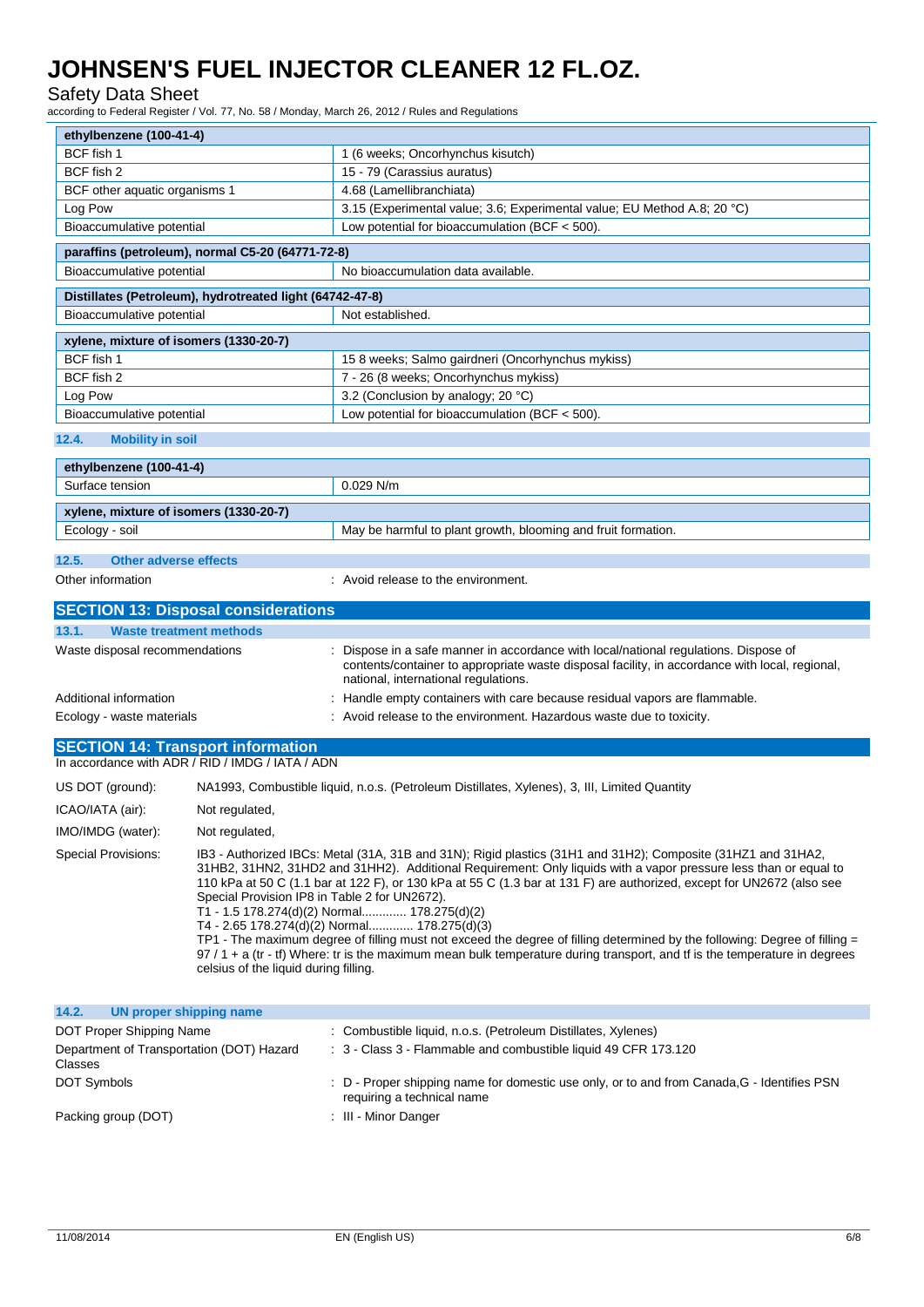# Safety Data Sheet<br>according to Federal Register / V

according to Federal Register March 26, 2012 / Rules and Regulations

| according to Federal Register / Vol. 77, No. 58 / Monday, March 26, 2012 / Rules and Regulations |                                                                                                                                                                                                                                                                                                                                                                                                                                                                                                                                                                                                                                                                                                                                                                                                                     |  |  |  |
|--------------------------------------------------------------------------------------------------|---------------------------------------------------------------------------------------------------------------------------------------------------------------------------------------------------------------------------------------------------------------------------------------------------------------------------------------------------------------------------------------------------------------------------------------------------------------------------------------------------------------------------------------------------------------------------------------------------------------------------------------------------------------------------------------------------------------------------------------------------------------------------------------------------------------------|--|--|--|
| DOT Special Provisions (49 CFR 172.102)                                                          | : IB3 - Authorized IBCs: Metal (31A, 31B and 31N); Rigid plastics (31H1 and 31H2); Composite<br>(31HZ1 and 31HA2, 31HB2, 31HN2, 31HD2 and 31HH2). Additional Requirement: Only liquids<br>with a vapor pressure less than or equal to 110 kPa at 50 C (1.1 bar at 122 F), or 130 kPa at 55<br>C (1.3 bar at 131 F) are authorized, except for UN2672 (also see Special Provision IP8 in Table<br>2 for UN2672).<br>T1 - 1.5 178.274(d)(2) Normal 178.275(d)(2)<br>T4 - 2.65 178.274(d)(2) Normal 178.275(d)(3)<br>TP1 - The maximum degree of filling must not exceed the degree of filling determined by the<br>following: Degree of filling = $97/1 + a$ (tr - tf) Where: tr is the maximum mean bulk temperature<br>during transport, and if is the temperature in degrees celsius of the liquid during filling. |  |  |  |
| DOT Packaging Exceptions (49 CFR 173.xxx)                                                        | : 150                                                                                                                                                                                                                                                                                                                                                                                                                                                                                                                                                                                                                                                                                                                                                                                                               |  |  |  |
| DOT Packaging Non Bulk (49 CFR 173.xxx)                                                          | : 203                                                                                                                                                                                                                                                                                                                                                                                                                                                                                                                                                                                                                                                                                                                                                                                                               |  |  |  |
| DOT Packaging Bulk (49 CFR 173.xxx)                                                              | : 241                                                                                                                                                                                                                                                                                                                                                                                                                                                                                                                                                                                                                                                                                                                                                                                                               |  |  |  |
| 14.3. Additional information                                                                     |                                                                                                                                                                                                                                                                                                                                                                                                                                                                                                                                                                                                                                                                                                                                                                                                                     |  |  |  |
| Other information                                                                                | : No supplementary information available.                                                                                                                                                                                                                                                                                                                                                                                                                                                                                                                                                                                                                                                                                                                                                                           |  |  |  |
| <b>Overland transport</b><br>No additional information available<br><b>Transport by sea</b>      |                                                                                                                                                                                                                                                                                                                                                                                                                                                                                                                                                                                                                                                                                                                                                                                                                     |  |  |  |
| DOT Vessel Stowage Location                                                                      | : A - The material may be stowed "on deck" or "under deck" on a cargo vessel and on a                                                                                                                                                                                                                                                                                                                                                                                                                                                                                                                                                                                                                                                                                                                               |  |  |  |
|                                                                                                  | passenger vessel.                                                                                                                                                                                                                                                                                                                                                                                                                                                                                                                                                                                                                                                                                                                                                                                                   |  |  |  |
| Air transport                                                                                    |                                                                                                                                                                                                                                                                                                                                                                                                                                                                                                                                                                                                                                                                                                                                                                                                                     |  |  |  |
| DOT Quantity Limitations Passenger aircraft/rail : 60 L<br>(49 CFR 173.27)                       |                                                                                                                                                                                                                                                                                                                                                                                                                                                                                                                                                                                                                                                                                                                                                                                                                     |  |  |  |
| DOT Quantity Limitations Cargo aircraft only (49 : 220 L<br>CFR 175.75)                          |                                                                                                                                                                                                                                                                                                                                                                                                                                                                                                                                                                                                                                                                                                                                                                                                                     |  |  |  |
| <b>SECTION 15: Regulatory information</b>                                                        |                                                                                                                                                                                                                                                                                                                                                                                                                                                                                                                                                                                                                                                                                                                                                                                                                     |  |  |  |
| 15.1. US Federal regulations                                                                     |                                                                                                                                                                                                                                                                                                                                                                                                                                                                                                                                                                                                                                                                                                                                                                                                                     |  |  |  |
| JOHNSEN'S FUEL INJECTOR CLEANER 12 FL.OZ.                                                        |                                                                                                                                                                                                                                                                                                                                                                                                                                                                                                                                                                                                                                                                                                                                                                                                                     |  |  |  |
| SARA Section 311/312 Hazard Classes                                                              | Delayed (chronic) health hazard<br>Fire hazard<br>Immediate (acute) health hazard                                                                                                                                                                                                                                                                                                                                                                                                                                                                                                                                                                                                                                                                                                                                   |  |  |  |
| ethylbenzene (100-41-4)                                                                          |                                                                                                                                                                                                                                                                                                                                                                                                                                                                                                                                                                                                                                                                                                                                                                                                                     |  |  |  |
| SARA Section 311/312 Hazard Classes                                                              | Immediate (acute) health hazard<br>Fire hazard<br>Delayed (chronic) health hazard                                                                                                                                                                                                                                                                                                                                                                                                                                                                                                                                                                                                                                                                                                                                   |  |  |  |
| Distillates (Petroleum), hydrotreated light (64742-47-8)                                         |                                                                                                                                                                                                                                                                                                                                                                                                                                                                                                                                                                                                                                                                                                                                                                                                                     |  |  |  |
| SARA Section 311/312 Hazard Classes<br>Immediate (acute) health hazard                           |                                                                                                                                                                                                                                                                                                                                                                                                                                                                                                                                                                                                                                                                                                                                                                                                                     |  |  |  |
| xylene, mixture of isomers (1330-20-7)                                                           |                                                                                                                                                                                                                                                                                                                                                                                                                                                                                                                                                                                                                                                                                                                                                                                                                     |  |  |  |
| SARA Section 311/312 Hazard Classes                                                              | Fire hazard                                                                                                                                                                                                                                                                                                                                                                                                                                                                                                                                                                                                                                                                                                                                                                                                         |  |  |  |
| 15.2. International regulations                                                                  |                                                                                                                                                                                                                                                                                                                                                                                                                                                                                                                                                                                                                                                                                                                                                                                                                     |  |  |  |

### **CANADA**

| JOHNSEN'S FUEL INJECTOR CLEANER 12 FL.OZ.                                                      |                                         |  |  |  |
|------------------------------------------------------------------------------------------------|-----------------------------------------|--|--|--|
| WHMIS Classification                                                                           | Class B Division 3 - Combustible Liquid |  |  |  |
| Distillates (Petroleum), hydrotreated light (64742-47-8)                                       |                                         |  |  |  |
| Uncontrolled product according to WHMIS classification criteria<br><b>WHMIS Classification</b> |                                         |  |  |  |

### **EU-Regulations**

No additional information available

### **Classification according to Regulation (EC) No. 1272/2008 [CLP]**

**Classification according to Directive 67/548/EEC or 1999/45/EC** Not classified

#### **15.2.2. National regulations**

No additional information available